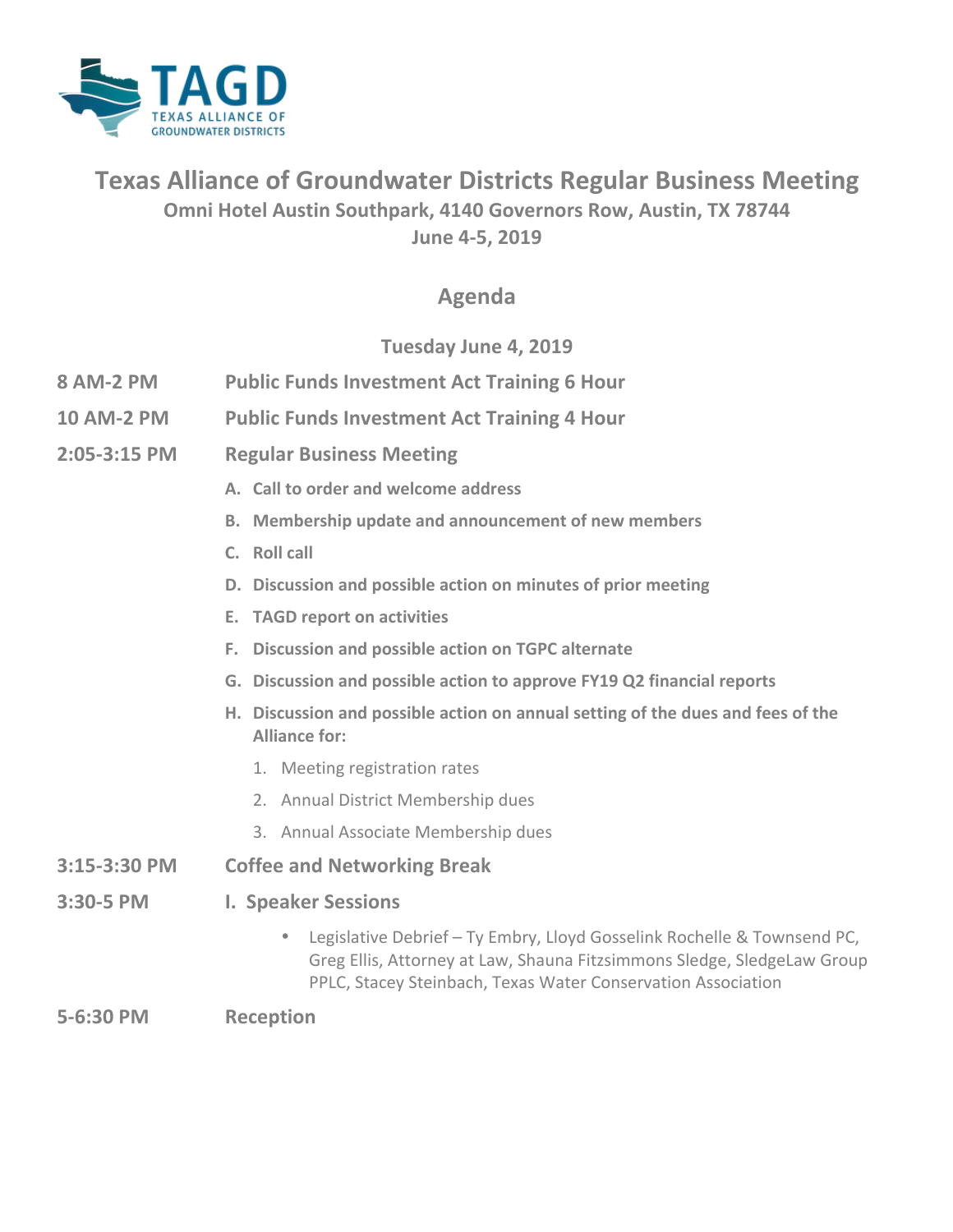

#### **Wednesday June 5, 2019**

#### **8:30-9:30 AM Regular Business Meeting Cont.**

#### **Speaker Sessions Cont.**

- TWDB Update Natalie Ballew, TWDB
- TCEQ Update Cary Betz, TCEQ
- Overview of Texas County & District Retirement System -Kristina Fox, TCDRS
- Texas Water Service Boundary Daniel Rice, TWDB
- **9:30-9:45 AM** Coffee and Networking Break
- **9:45-11:30 AM Regular Business Meeting Cont.**

#### **Speaker Sessions Cont.**

- Water Well Driller Continuing Education Adeline Fox, TGWA
- Measuring Water Loss & Waste John Sutton, TWDB and Greg Ellis, Attorney at Law
- Groundwater Leasing Pilot Michelle Lapinski, The Earth Genome
- **J.** Discussion and possible action on resolutions thanking legislators
- **K. Officer and committee reports**
- **L. Member and GMA reports**
- **M.** Other TAGD business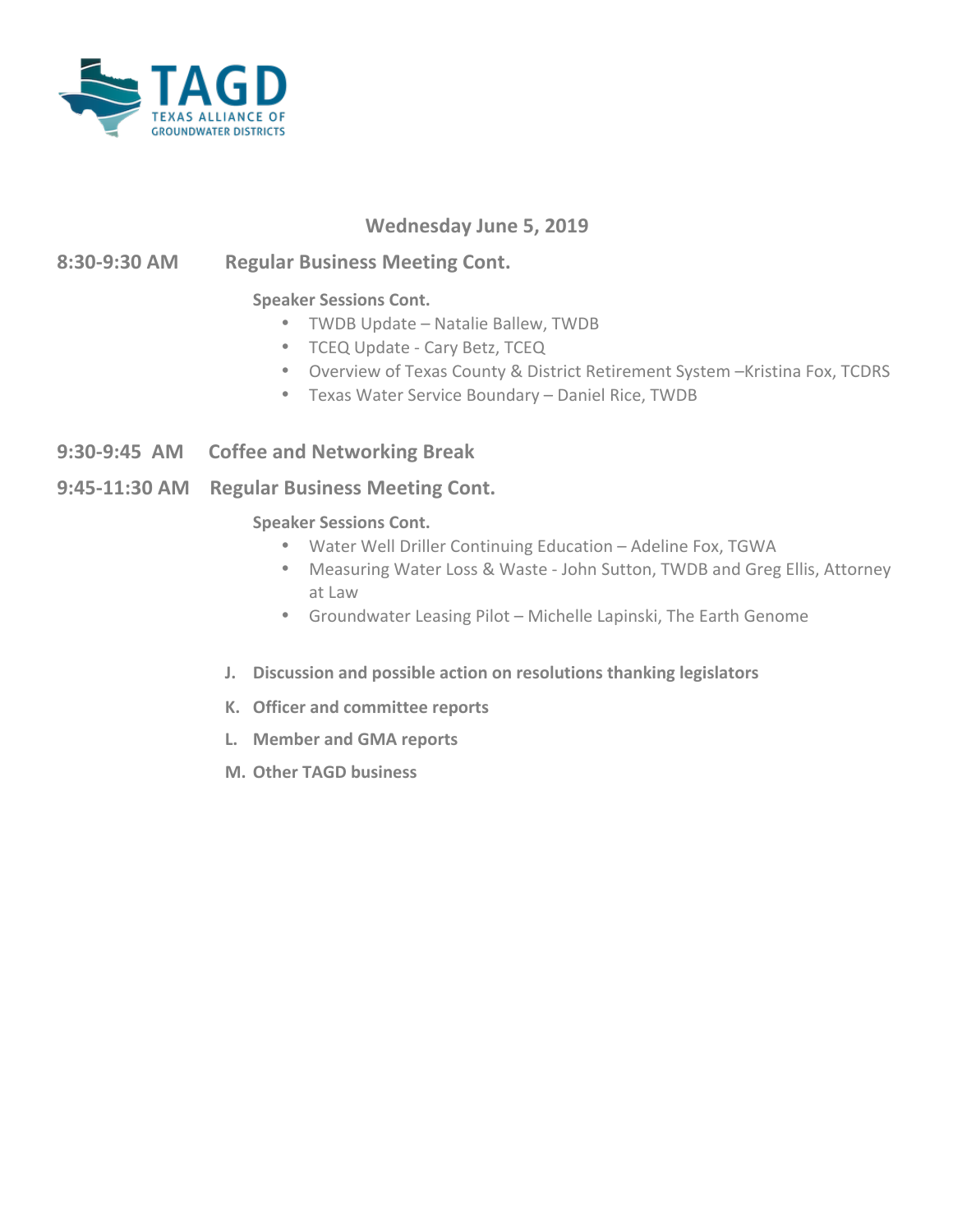## Agenda Item D: Possible action on minutes of prior meeting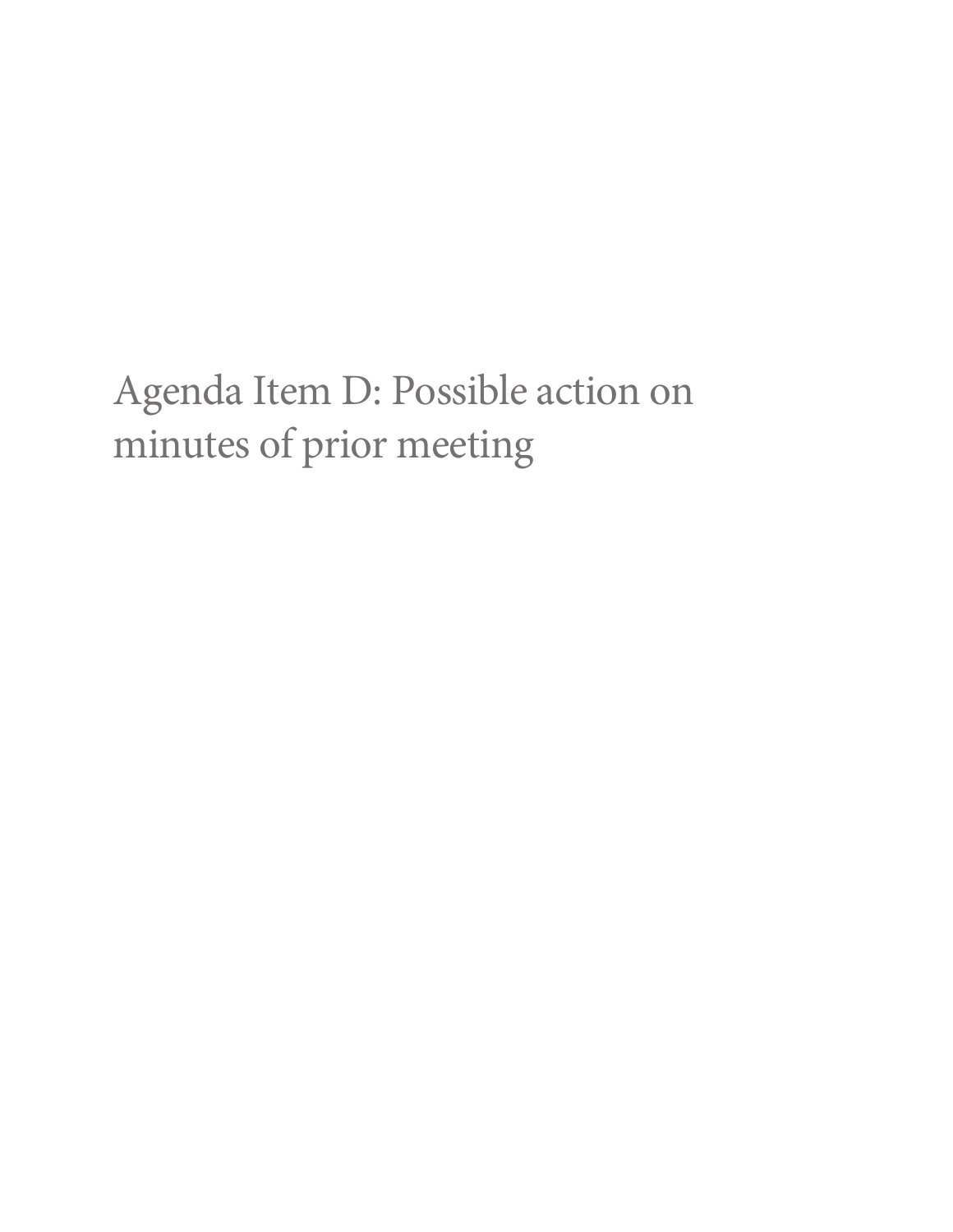#### **Minutes of Regular Business Meeting TEXAS ALLIANCE OF GROUNDWATER DISTRICTS** January 22, 2019 Omni Southpark Hotel 4140 Governors Row, Austin Texas 78744

These Minutes are a record of the items discussed, including motions on any matters that involve the TAGD Membership. The Minutes mostly follow the order on the previously distributed agenda, but may not have been discussed in that order, as noted in the **Minutes** 

- A. **Speaker Series** Executive Director Sarah Schlessinger welcomed members to the meeting, reviewed the schedule of events and introduced the morning speaker series. Agency updates were provided by Larry French (TWDB), Abiy Berehe (TCEQ), and David Gunn (TDLR). Bill Dugat provided an annual GCD rule update, and Christopher Langston provided a presentation of the San Antonio Water System's mitigation program.
- **B. Call to Order and Roll Call** President Dirk Aaron called the meeting to order at 10:45 AM on January 22, 2019 and asked David Bailey to give the invocation. Interim Secretary Janet Adams called the roll and informed the President that 56 District Members were in attendance, comprising a quorum. A list of GCDs represented at the meeting is attached as Attachment 1.
- **C. Membership Update and Announcement of New Members** President Dirk Aaron announced that TAGD had gained 2 new GCD members since our last meeting, Lipan-Kickapoo GCD rejoined TAGD and Southwestern Travis County GCD has joined TAGD as a non voting member for FY19. Executive Director Sarah Schlessinger reported that TAGD lost one GCD and associate member in this year's membership renewal and gained two GCD members, bringing total membership to 86 GCD Members and 42 Associate Members. First-time meeting visitors were asked to stand and introduce themselves.
- **D.** Discussion and possible action on minutes of prior meeting President Dirk Aaron presented the minutes from the last meeting. David Van Dressar made a motion to approve the minutes as presented. I im Conkwright seconded the motion. The motion passed unanimously.
- **E. TAGD End of Year Report** Executive Director Sarah Schlessinger provided an end of year report, which included a review of TAGD programs and services, key successes and outreach activities.
- **F. Discussion and possible action to approve FY18 Q4 financial reports** Treasurer Zach Holland presented the FY18 Q4 financial reports. Gary Westbrook moved to approve the FY18 Q4 finances as presented. Bob Patterson seconded the motion. The motion passed unanimously.
- **G. Discussion and possible action to approve FY19 Q1 financial reports** Treasurer Zach Holland to present the FY19 Q1 financial reports. Steve Walthour moved to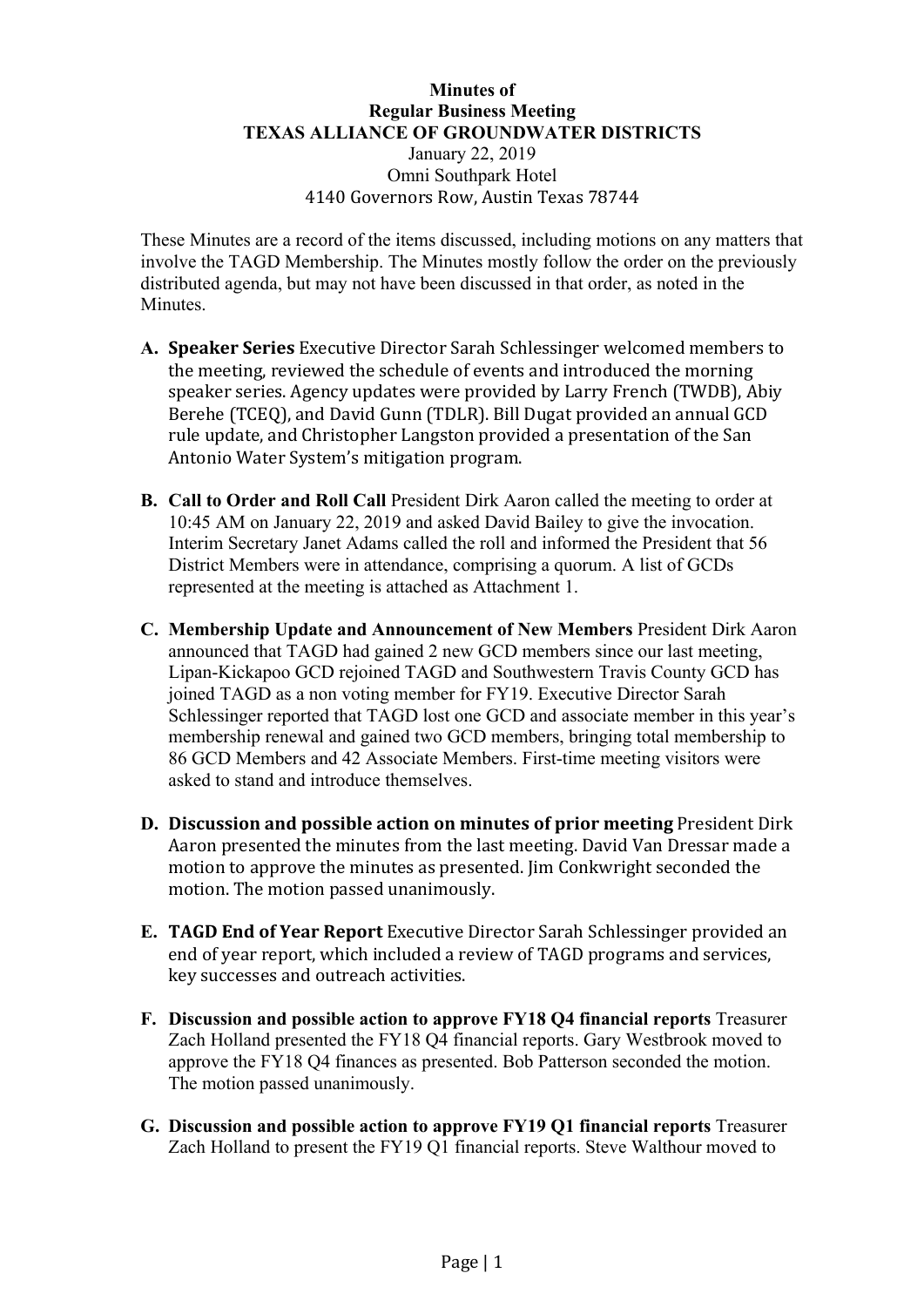approve the FY19 Q1 financial reports as presented. Lonnie Stewart seconded the motion. The motion passed unanimously.

- **H. Officer and Committee Reports.** President Dirk Aaron asked for Officer and Committee reports:
	- 1. Executive Committee Dirk Aaron provided a report on the Executive Committee's activities, including a report of the Executive  $\&$  Finance committee retreat and Executive Director transition strategy.
	- 2. Finance Committee Zach Holland reported no further updates beyond the meeting agenda items.
	- 3. Legislative Committee Amber Blount provided a report on the legislative subcommittees, as well as on the Executive Director transition strategy during legislative session.
	- 4. Bylaws Committee Interim parliamentarian Lonnie Stewart reported no updates at this time.
	- 5. Education & Outreach Committee –Beth Hood reported no updates at this time
	- 6. Conference Planning Committee Beth Hood reported that TAGD had distributed a call for proposals, and that the conference planning committee would be reconvening in February to plan for the 2019 Texas Groundwater Summit.
	- 7. Groundwater Protection and Drought Preparedness–David Van Dressar provided a report on TDLR's meetings regarding the definition of commingling.
	- 8. Executive Director Sarah Schlessinger provided a final Executive Director report, including a review of her transition strategy and opportunities for TAGD's growth.
- **I. Parliamentarian & Secretary Election** Due to Leah Adams and Jim Polonis' departure from the Executive Committee, TAGD held an election for two vacant officer positions. President Dirk Aaron reported that the Nominating Committee met and nominated Greg Sengelmann for the position of Secretary and Lonnie Stewart for the position of Parliamentarian. Dirk Aaron called for further nominations from the floor. Steve Walthour moved that nominations cease and to accept the nominations by acclamation. Zach Holland seconded the motion. The motion carried unanimously.
- **J. Member and GMA Reports** Executive Director Sarah Schlessinger provided a report that the Upper Edwards Trinity TAGD Area had communicated and unanimously elected Diana Thomas as their new TAGD Area Representative. President Dirk Aaron invited members to provide updates. GMA 9, GMA 14 and GMA 1 provided reports.
- **K. Other TAGD Business** President Dirk Aaron acknowledged the retirements of Allan Lange, Jonnie Halliburton, Jackie Risner, Ken Karver and David Alford. With no further TAGD business, Dirk Aaron recessed the meeting for lunch until 1:30 PM.
- **L. TWDB Update** President Dirk Aaron called the meeting back to order at 1:30 PM and asked Sarah Schlessinger to introduce our afternoon speakers. Sarah Schlessinger introduced Director Kathleen Jackson to provide a report on TWDB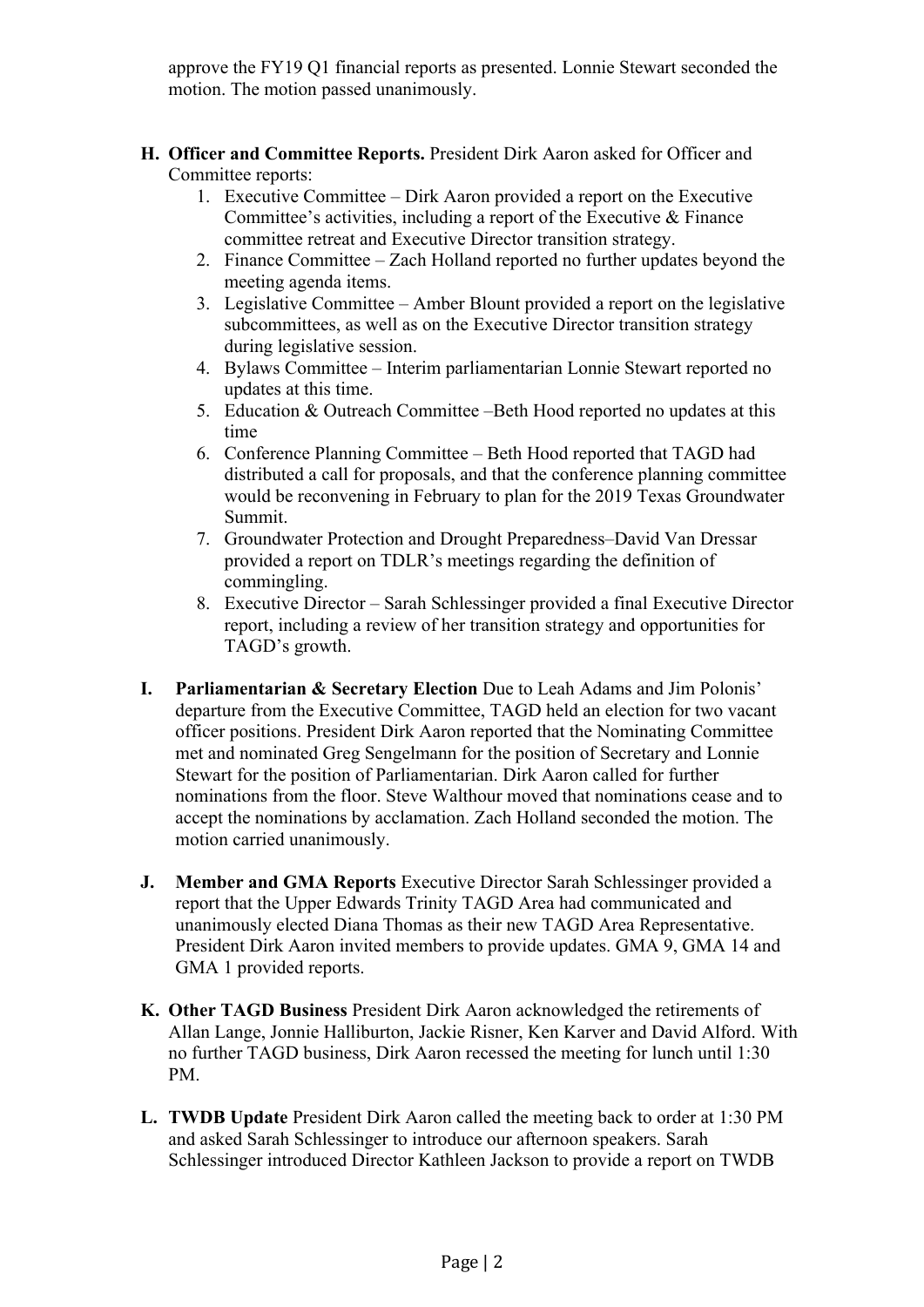activities including the state flood plan, SWIFT commitments, and legislative priorities.

- **M. Case Law Update** Mike Gershon provided members with a report on *Stratta/Fazzino v. Brazos Valley GCD.*
- **N. Speaker Series Continued** The following presentations were provided:
	- **i. Insurance for Legal Fees** Ty Edwards & Alan Day
	- **ii. Applying for GCD grants** Kirk Welch & Cameron Turner
	- **iii. Communications Panel** Lauran Raun, Sapna Mulki, Vanassa Joseph
	- **iv. Giving Testimony Training** Laura Raun & Sarah Schlessinger
- **O. Legislative Forecast Panel** Executive Director Sarah Schlessinger moderated a panel with Greg Ellis, Ty Embrey and Brian Sledge. The panel provided reports on the 86th Legislature, including committee assignments and proposed consensus legislation.
- **P. Adjournment.** Mike McGuire made a motion to adjourn the meeting. Victoria Messer Whitehead seconded the motion. The motion carried unanimously. President Dirk Aaron adjourned the meeting at 5:15 PM.

Prepared and submitted by Sarah Schlessinger, Executive Director, and Janet Adams, Interim Secretary.

 $\mathcal{L}_\text{max}$  , and the contribution of the contribution of the contribution of the contribution of the contribution of the contribution of the contribution of the contribution of the contribution of the contribution of t

Approved by the Members on  $, 2019.$ 

Dirk Aaron, President Greg Sengelmann, Secretary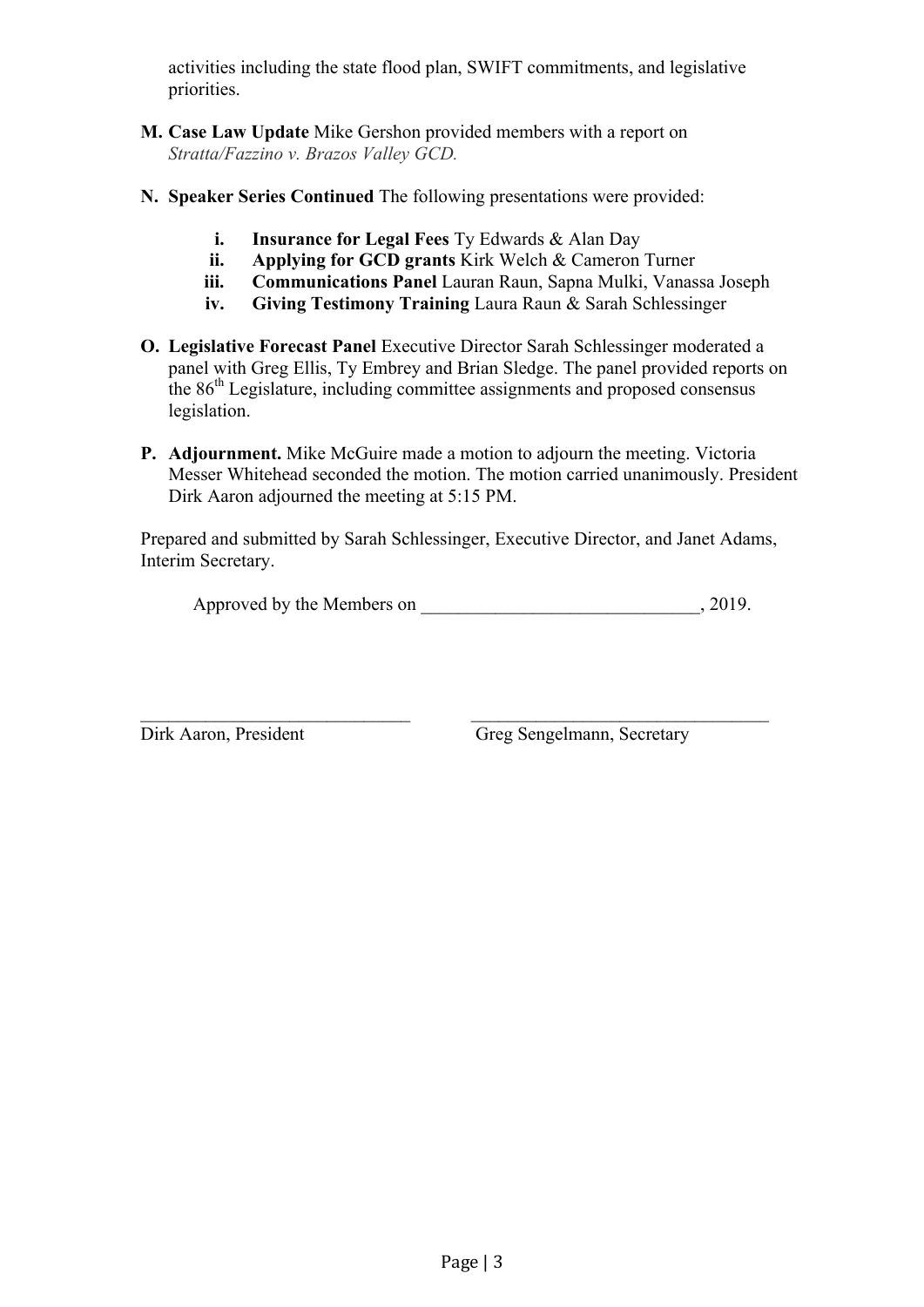#### **Attachment 1 Members Attending the TAGD Regular Business Meeting January 22, 2019**

- 1. Bandera Co. River Authority and Groundwater District
- 2. Barton Springs/Edwards Aquifer Conservation District
- 3. Bee Groundwater Conservation District
- 4. Blanco-Pedernales Groundwater Conservation District
- 5. Bluebonnet Groundwater Conservation District
- 6. Brazoria County Groundwater Conservation District
- 7. Brazos Valley Groundwater Conservation District
- 8. Brush Country Groundwater Conservation District
- 9. Central Texas Groundwater Conservation District
- 10. Clearwater Underground Water Conservation District
- 11. Coastal Bend Groundwater Conservation District
- 12. Coastal Plains Groundwater Conservation District
- 13. Colorado County Groundwater Conservation District
- 14. Crockett County Groundwater Conservation District
- 15. Duval County Groundwater Conservation District
- 16. Edwards Aquifer Authority
- 17. Evergreen Underground Water Conservation District
- 18. Fayette County Groundwater Conservation District
- 19. Gateway Groundwater Conservation District
- 20. Gonzales County Underground Water Conservation District
- 21. Hemphill County Underground Water Conservation District
- 22. High Plains Underground Water Conservation District No. 1
- 23. Irion County Water Conservation District
- 24. Jeff Davis Underground Water Conservation District
- 25. Kenedy County Groundwater Conservation District
- 26. Kinney County Groundwater Conservation District
- 27. Lipan-Kickapoo Water Conservation District
- 28. Live Oak Underground Water Conservation District
- 29. Lone Star Groundwater Conservation District
- 30. Lower Trinity Groundwater Conservation District
- 31. McMullen Groundwater Conservation District
- 32. Mesa Underground Water Conservation District
- 33. Mesquite Groundwater Conservation District
- 34. Mid-East Texas Groundwater Conservation District
- 35. Middle Pecos Groundwater Conservation District
- 36. Middle Trinity Groundwater Conservation District
- 37. Neches and Trinity Valleys Groundwater Conservation District
- 38. North Plains Groundwater Conservation District
- 39. Northern Trinity Groundwater Conservation District
- 40. Panhandle Groundwater Conservation District
- 41. Panola County Groundwater Conservation District
- 42. Pecan Valley Groundwater Conservation District
- 43. Pineywoods Groundwater Conservation District
- 44. Plateau Underground Water Conservation & Supply District
- 45. Plum Creek Conservation District
- 46. Post Oak Savannah Groundwater Conservation District
- 47. Prairielands Groundwater Conservation District
- 48. Rolling Plains Groundwater Conservation District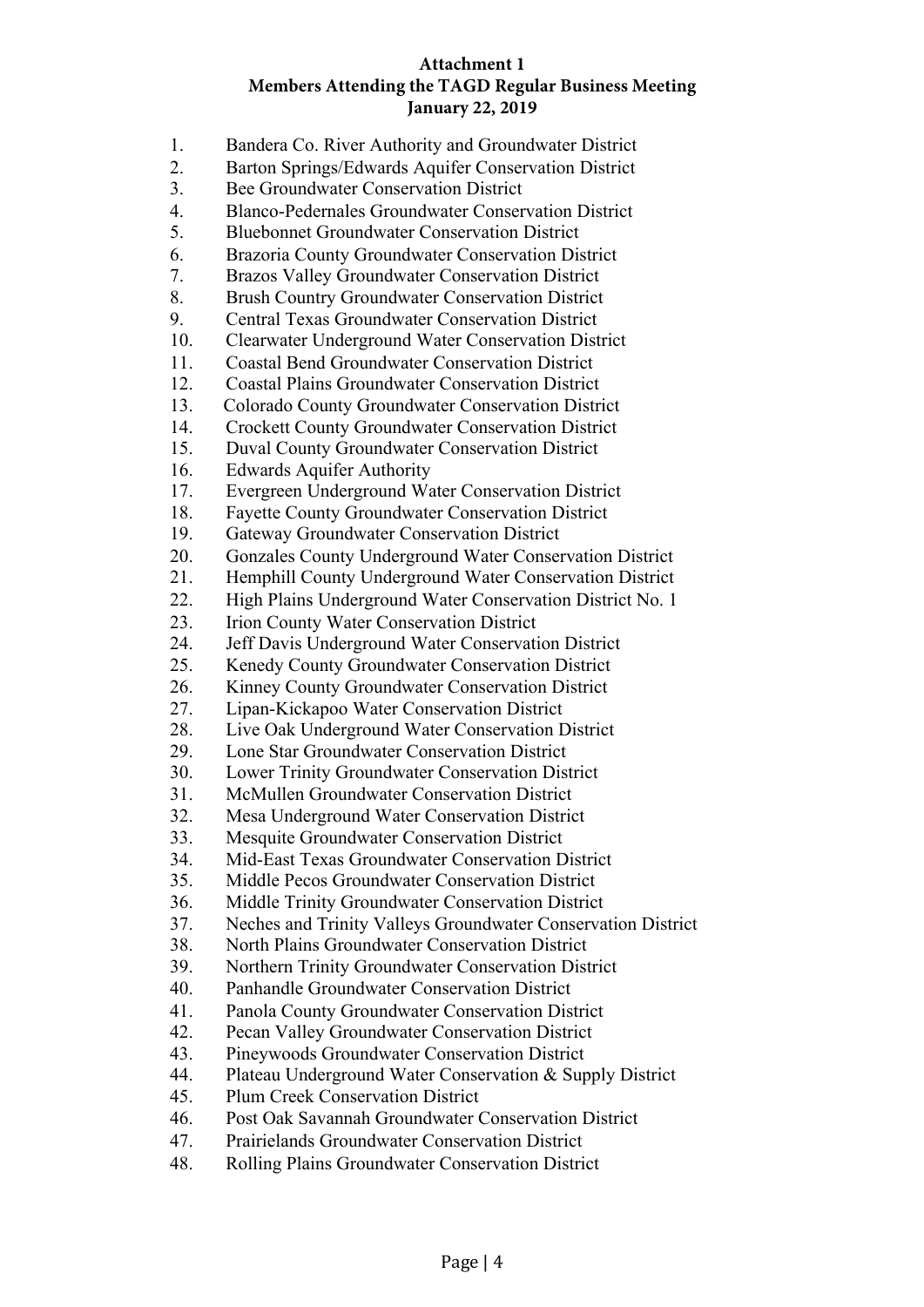- 49. Rusk County Groundwater Conservation District
- 50. Sandy Land Underground Water Conservation District
- 51. Santa Rita Underground Water Conservation District
- 52. South Plains Underground Water Conservation District
- 53. Southeast Texas Groundwater Conservation District
- 54. Sterling County Underground Water Conservation District
- 55. Sutton County Groundwater Conservation District
- 56. Upper Trinity Groundwater Conservation District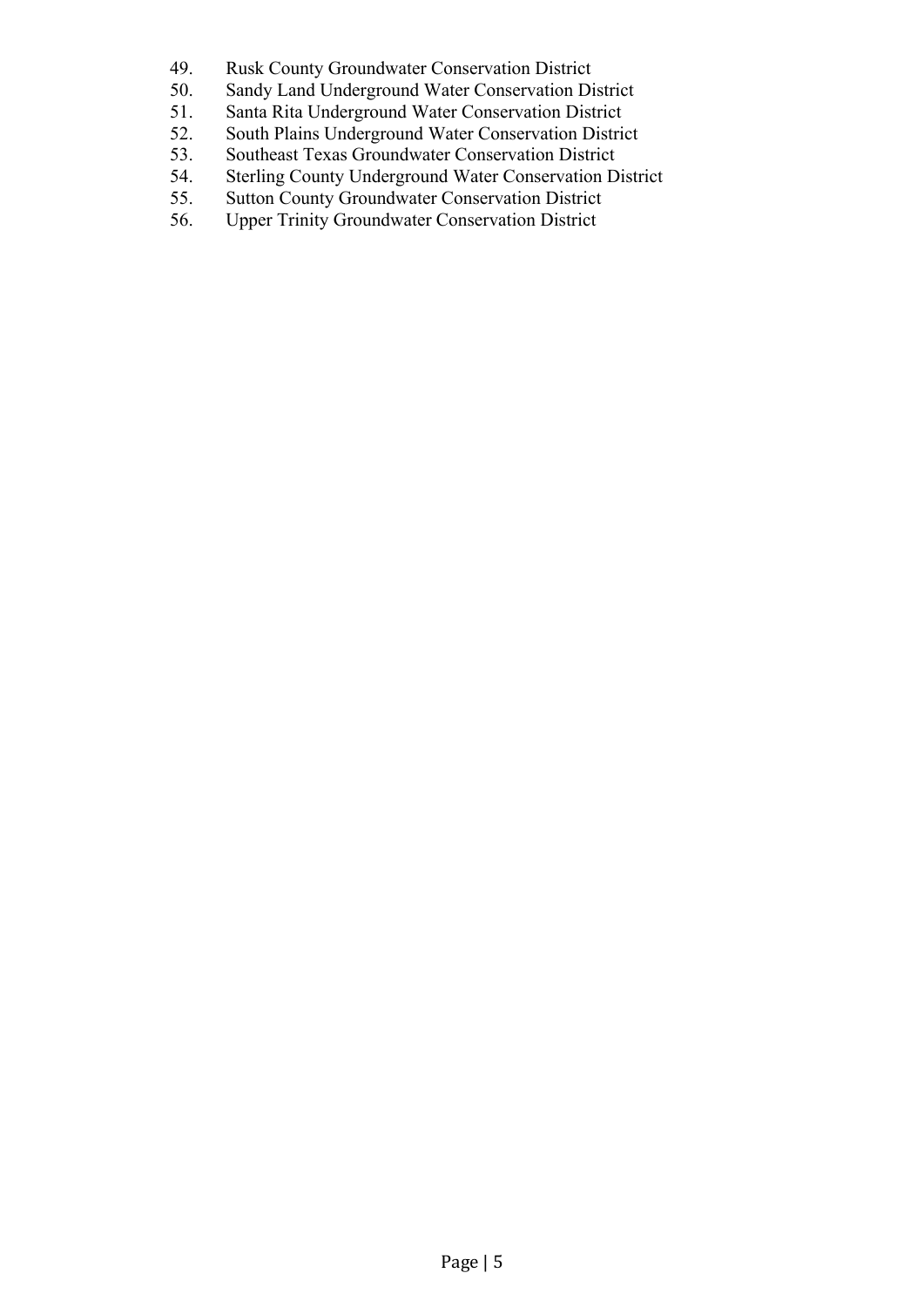Agenda Item G: Discussion and possible action to approve FY19 Q2 financial reports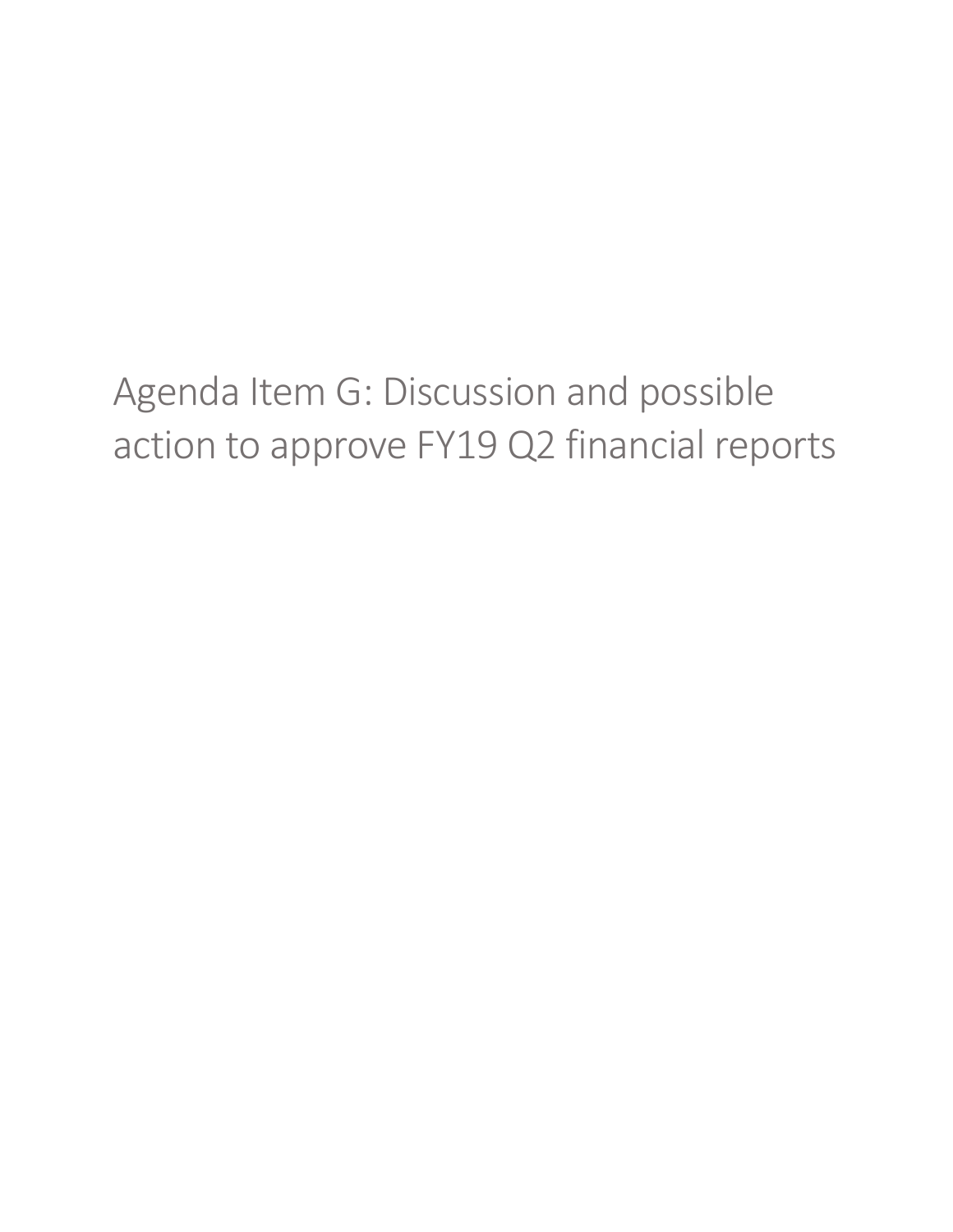## Texas Alliance of Groundwater Districts

#### BALANCE SHEET

As of March 31, 2019

|                                   | <b>TOTAL</b> |
|-----------------------------------|--------------|
| <b>ASSETS</b>                     |              |
| <b>Current Assets</b>             |              |
| <b>Bank Accounts</b>              |              |
| Pay Pal                           | 0.00         |
| PayPal Bank                       | 0.00         |
| WellsFargo Bank - Checking        | 152,277.32   |
| WellsFargo Bank - Savings         | 75,131.43    |
| <b>Total Bank Accounts</b>        | \$227,408.75 |
| <b>Accounts Receivable</b>        |              |
| <b>Accounts Receivable</b>        | 1,450.00     |
| <b>Total Accounts Receivable</b>  | \$1,450.00   |
| <b>Other Current Assets</b>       |              |
| Accounts Receivable - Other       | 0.00         |
| Deposits                          | 400.00       |
| <b>Prepaid Rent</b>               | 0.00         |
| Receivable-Wells Fargo Advisors   | 0.00         |
| <b>Undeposited Funds</b>          | 0.00         |
| <b>Total Other Current Assets</b> | \$400.00     |
| <b>Total Current Assets</b>       | \$229,258.75 |
| <b>Fixed Assets</b>               |              |
| Office Equipment                  | 0.00         |
| Projector Equipment               | 0.00         |
| <b>Total Fixed Assets</b>         | \$0.00       |
| <b>TOTAL ASSETS</b>               | \$229,258.75 |
| <b>LIABILITIES AND EQUITY</b>     |              |
| Liabilities                       |              |
| <b>Current Liabilities</b>        |              |
| <b>Accounts Payable</b>           |              |
| <b>Accounts Payable</b>           | 0.00         |
| <b>Total Accounts Payable</b>     | \$0.00       |
| <b>Credit Cards</b>               |              |
| Wells Fargo Business Card         | 0.00         |
| WF Credit Card 9271               | 861.72       |
| WF Credit Card 9289               | 118.50       |
| <b>Total Credit Cards</b>         | \$980.22     |
| <b>Other Current Liabilities</b>  |              |
| <b>Accrued Expenses</b>           | 0.00         |
| <b>Deferred Revenue</b>           | 0.00         |
| <b>Direct Deposit Liabilities</b> | 0.00         |
| Payable-WF Payroll Service        | 0.00         |
| <b>Payroll Liabilities</b>        | 0.00         |
| Pledges - EAA Brief               | 0.00         |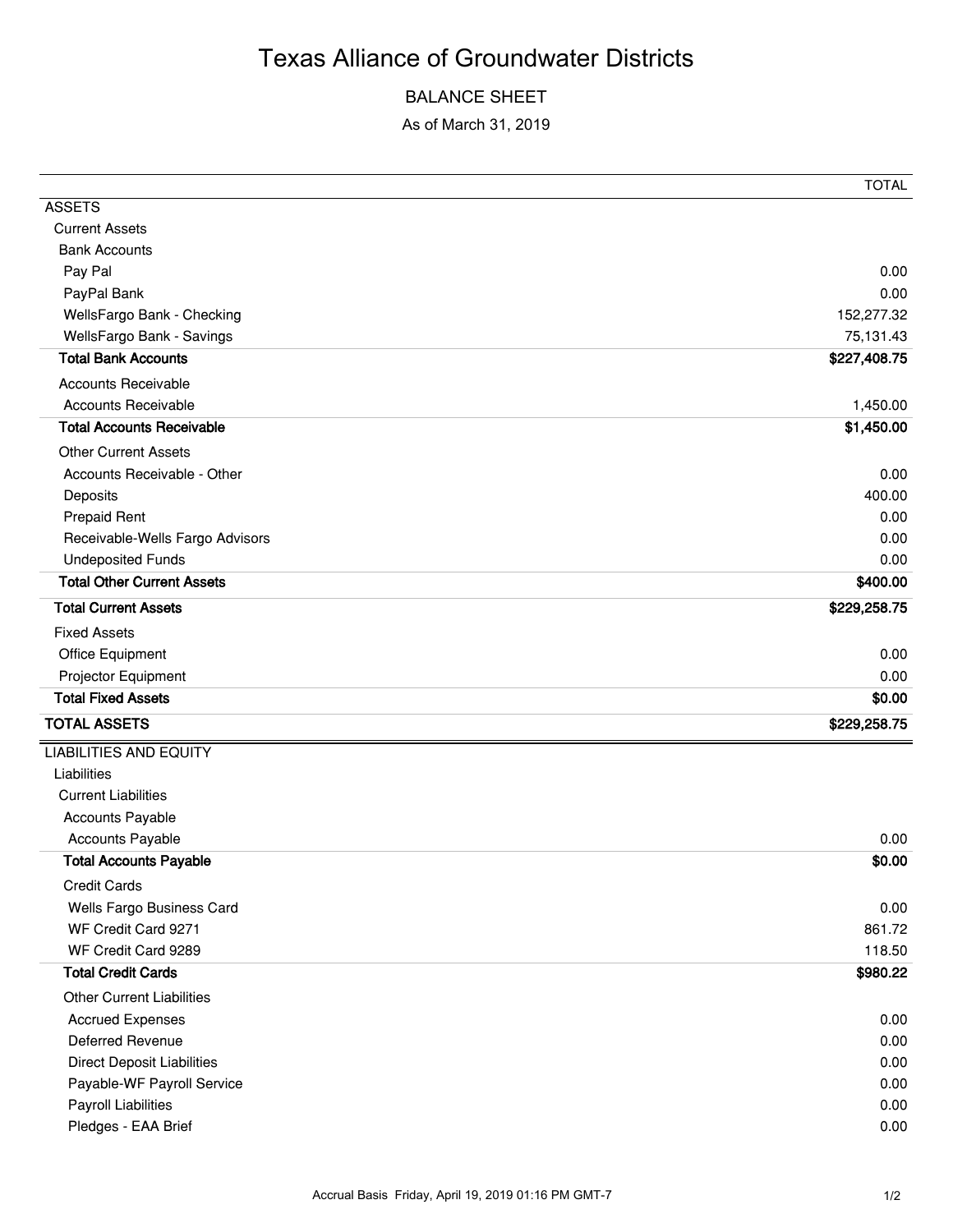|                                        | <b>TOTAL</b> |
|----------------------------------------|--------------|
| <b>Total Other Current Liabilities</b> | \$0.00       |
| <b>Total Current Liabilities</b>       | \$980.22     |
| <b>Total Liabilities</b>               | \$980.22     |
| Equity                                 |              |
| Invested in capital assets, net        | 0.00         |
| <b>Retained Earnings</b>               | 35,829.80    |
| Unrestricted Net Assets                | 135,138.12   |
| Net Income                             | 57,310.61    |
| <b>Total Equity</b>                    | \$228,278.53 |
| <b>TOTAL LIABILITIES AND EQUITY</b>    | \$229,258.75 |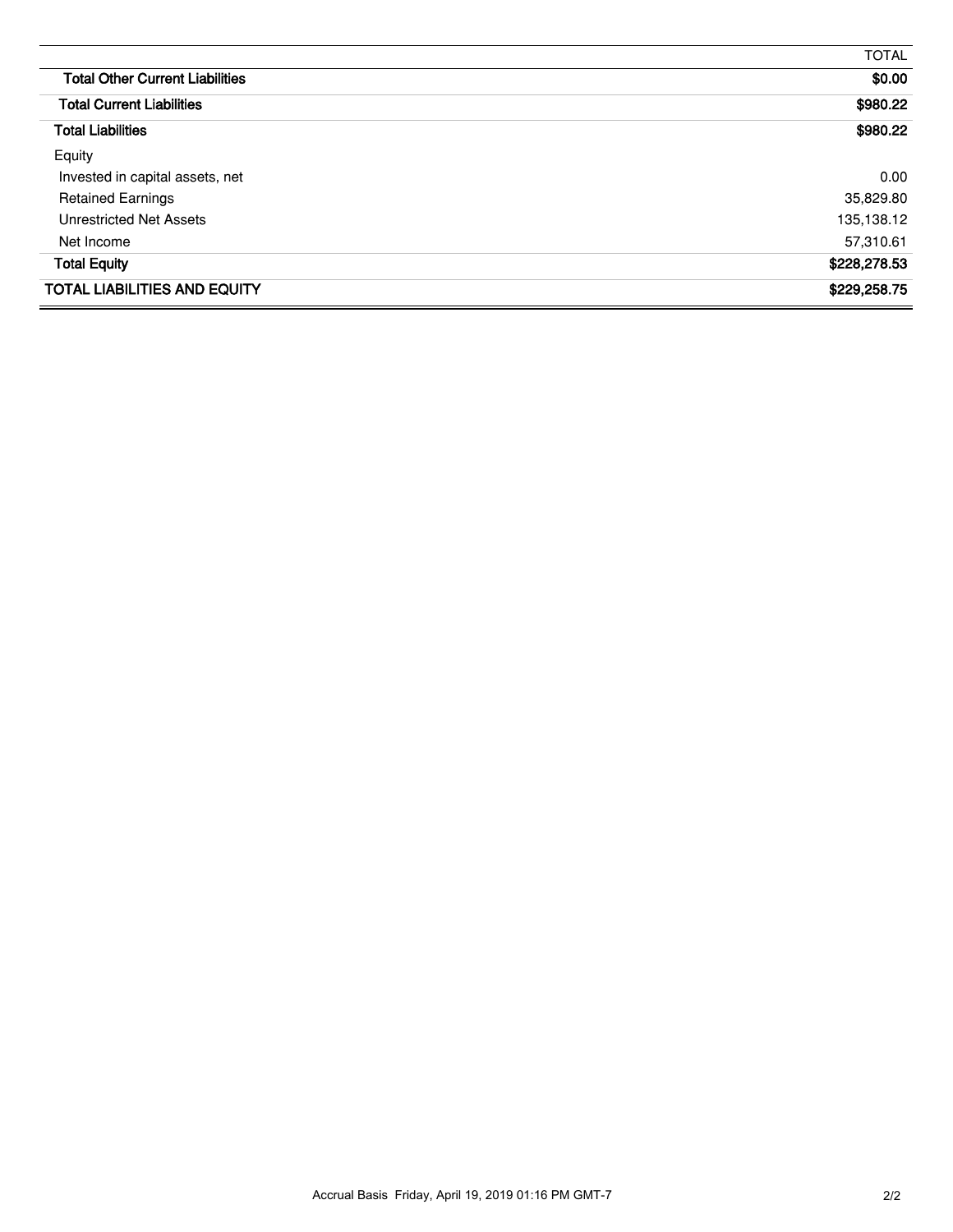## Texas Alliance of Groundwater Districts

BUDGET VS. ACTUALS: FY19 BUDGET - FY19 P&L

#### October 2018 - September 2019

|                                    | <b>TOTAL</b>  |               |                |             |
|------------------------------------|---------------|---------------|----------------|-------------|
|                                    | <b>ACTUAL</b> | <b>BUDGET</b> | OVER BUDGET    | % OF BUDGET |
| Income                             |               |               |                |             |
| <b>Grants and Donations</b>        | $-100.00$     |               | $-100.00$      |             |
| Income                             |               |               |                |             |
| Reimbursements                     | 2,322.00      |               | 2,322.00       |             |
| <b>Total Income</b>                | 2,322.00      |               | 2,322.00       |             |
| Interest Income                    | 11.23         | 21.00         | $-9.77$        | 53.48 %     |
| Meeting Income                     |               |               |                |             |
| <b>PFIA Training</b>               |               | 4,375.00      | $-4,375.00$    |             |
| Regular Business Meeting Income    | 22,520.00     | 36,000.00     | $-13,480.00$   | 62.56%      |
| <b>Technical Training Income</b>   | 3,100.00      | 9,000.00      | $-5,900.00$    | 34.44 %     |
| <b>Texas Groundwater Summit</b>    |               | 35,000.00     | $-35,000.00$   |             |
| <b>Total Meeting Income</b>        | 25,620.00     | 84,375.00     | $-58,755.00$   | 30.36%      |
| <b>Member Dues</b>                 |               |               |                |             |
| Membership Dues - Associates       | 46,251.00     | 46,877.00     | $-626.00$      | 98.66%      |
| Membership Dues - Voting           | 103,921.00    | 98,588.00     | 5,333.00       | 105.41 %    |
| <b>Total Member Dues</b>           | 150,172.00    | 145,465.00    | 4,707.00       | 103.24%     |
| <b>Total Income</b>                | \$178,025.23  | \$229,861.00  | $$ -51,835.77$ | 77.45%      |
| <b>GROSS PROFIT</b>                | \$178,025.23  | \$229,861.00  | $$ -51,835.77$ | 77.45%      |
| Expenses                           |               |               |                |             |
| <b>Meeting Expenses</b>            |               |               |                |             |
| <b>Meeting Supplies</b>            | 715.20        | 2,060.00      | $-1,344.80$    | 34.72%      |
| Regular Business Meeting Expenses  | 4,509.75      | 10,300.00     | $-5,790.25$    | 43.78%      |
| <b>Technical Training Expenses</b> | 2,135.86      | 3,030.00      | $-894.14$      | 70.49%      |
| <b>Total Meeting Expenses</b>      | 7,360.81      | 15,390.00     | $-8,029.19$    | 47.83%      |
| Office Expense                     |               |               |                |             |
| Cell Phone                         | 810.00        | 1,620.00      | $-810.00$      | 50.00%      |
| <b>Clerical Duties</b>             | 203.09        | 500.00        | $-296.91$      | 40.62%      |
| Furniture and Equipment            | 621.03        | 1,500.00      | $-878.97$      | 41.40%      |
| Office Phone                       | 107.55        | 200.00        | $-92.45$       | 53.78%      |
| Postage and PO Box                 | 172.80        | 300.00        | $-127.20$      | 57.60%      |
| Printing/Copying Expense           | 170.17        |               | 170.17         |             |
| Reimbursable Expenses              | 798.57        |               | 798.57         |             |
| Rent                               | 6,650.00      | 12,360.00     | $-5,710.00$    | 53.80%      |
| Supplies                           | 408.62        | 1,000.00      | $-591.38$      | 40.86%      |
| Website                            | 1,215.25      | 2,500.00      | $-1,284.75$    | 48.61%      |
| <b>Total Office Expense</b>        | 11,157.08     | 19,980.00     | $-8,822.92$    | 55.84 %     |
| Personnel                          |               |               |                |             |
| <b>Executive Director</b>          |               |               |                |             |
| Health Insurance Reimburse         | 500.00        |               | 500.00         |             |
| Payroll Taxes                      | 3,200.51      | 5,814.00      | $-2,613.49$    | 55.05%      |
| Retirement                         | 2,279.94      | 4,560.00      | $-2,280.06$    | 50.00%      |
| Salaries                           | 41,336.69     | 76,000.00     | $-34,663.31$   | 54.39%      |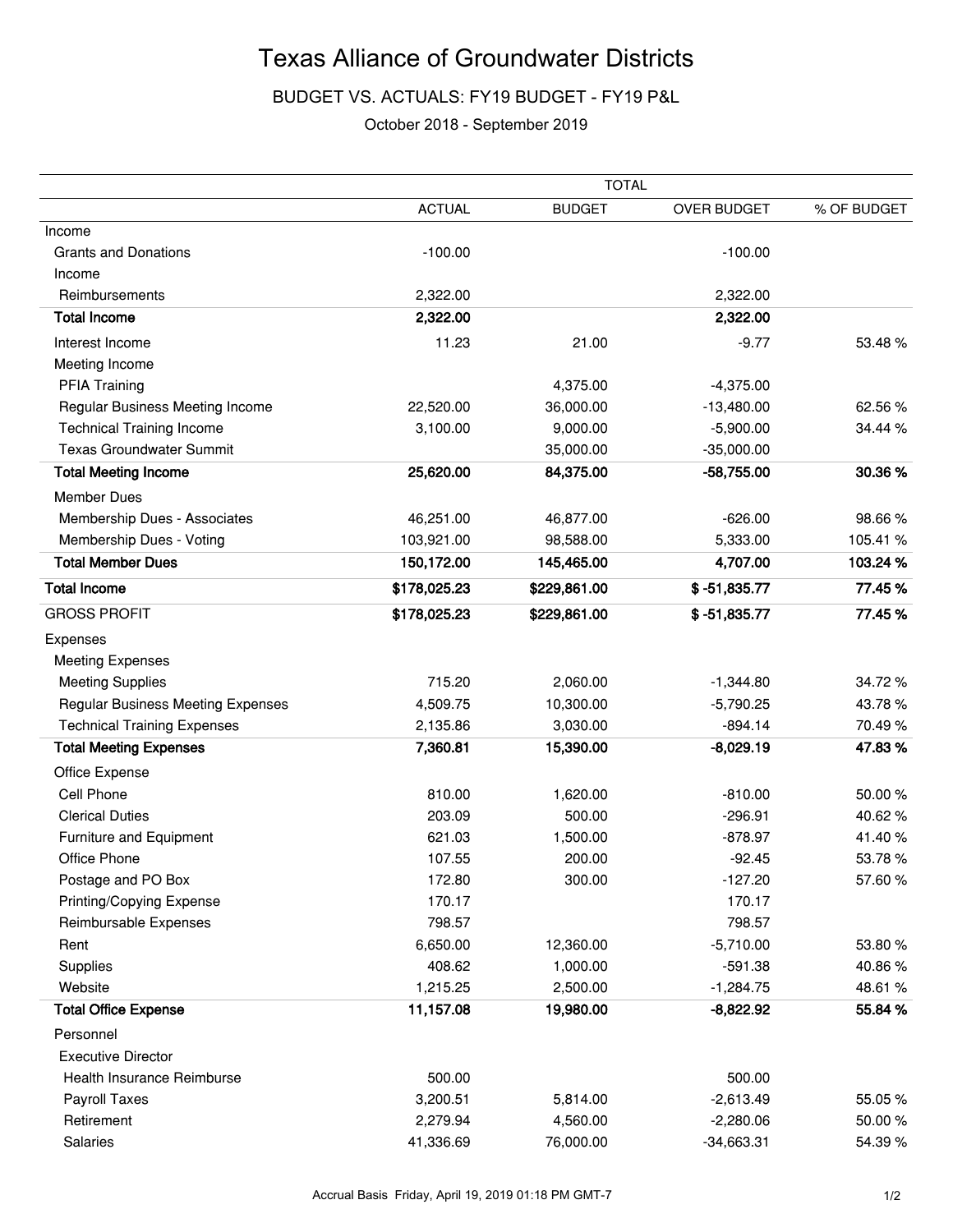|                                          |               | <b>TOTAL</b>  |                    |              |
|------------------------------------------|---------------|---------------|--------------------|--------------|
|                                          | <b>ACTUAL</b> | <b>BUDGET</b> | <b>OVER BUDGET</b> | % OF BUDGET  |
| <b>Total Executive Director</b>          | 47,317.14     | 86,374.00     | $-39,056.86$       | 54.78%       |
| Health Insurance-Group Plan              | 5,554.26      | 20,700.00     | $-15, 145.74$      | 26.83%       |
| Staff                                    |               |               |                    |              |
| Payroll Taxes                            | 2,524.50      | 4,590.00      | $-2,065.50$        | 55.00 %      |
| Retirement                               | 1,980.00      | 3,600.00      | $-1,620.00$        | 55.00 %      |
| <b>Salaries</b>                          | 33,000.00     | 60,000.00     | $-27,000.00$       | 55.00 %      |
| <b>Total Staff</b>                       | 37,504.50     | 68,190.00     | $-30,685.50$       | 55.00 %      |
| <b>Total Personnel</b>                   | 90,375.90     | 175,264.00    | $-84,888.10$       | 51.57%       |
| <b>Professional Services</b>             |               |               |                    |              |
| Audit/Tax Return                         | 975.00        | 1,000.00      | $-25.00$           | 97.50%       |
| Insurance - Bonds                        | 533.00        | 2,500.00      | $-1,967.00$        | 21.32%       |
| Member Management Software               | 300.00        | 1,440.00      | $-1,140.00$        | 20.83%       |
| Payroll/Bookkeeping/Banking              | 1,049.39      | 3,000.00      | $-1,950.61$        | 34.98%       |
| PFIA Instructor                          |               | 2,500.00      | $-2,500.00$        |              |
| <b>Texas Legislative Service</b>         | 1,003.31      | 1,820.00      | $-816.69$          | 55.13%       |
| <b>Total Professional Services</b>       | 3,860.70      | 12,260.00     | $-8,399.30$        | 31.49%       |
| Travel/Confer/Dues/Outreach              |               |               |                    |              |
| <b>Conference Fees</b>                   | 1,200.00      | 3,000.00      | $-1,800.00$        | 40.00%       |
| <b>Member Dues/Registrations</b>         | 550.00        | 1,000.00      | $-450.00$          | 55.00 %      |
| Outreach                                 | 420.98        | 2,000.00      | $-1,579.02$        | 21.05%       |
| Parking                                  | 247.50        | 500.00        | $-252.50$          | 49.50%       |
| <b>Travel and Hotel</b>                  | 678.55        | 2,500.00      | $-1,821.45$        | 27.14%       |
| <b>Total Travel/Confer/Dues/Outreach</b> | 3,097.03      | 9,000.00      | $-5,902.97$        | 34.41 %      |
| <b>Uncategorized Expense</b>             | 180.54        |               | 180.54             |              |
| <b>Total Expenses</b>                    | \$116,032.06  | \$231,894.00  | $$ -115,861.94$    | 50.04%       |
| <b>NET OPERATING INCOME</b>              | \$61,993.17   | $$ -2,033.00$ | \$64,026.17        | $-3,049.34%$ |
| <b>NET INCOME</b>                        | \$61,993.17   | $$ -2,033.00$ | \$64,026.17        | $-3,049.34%$ |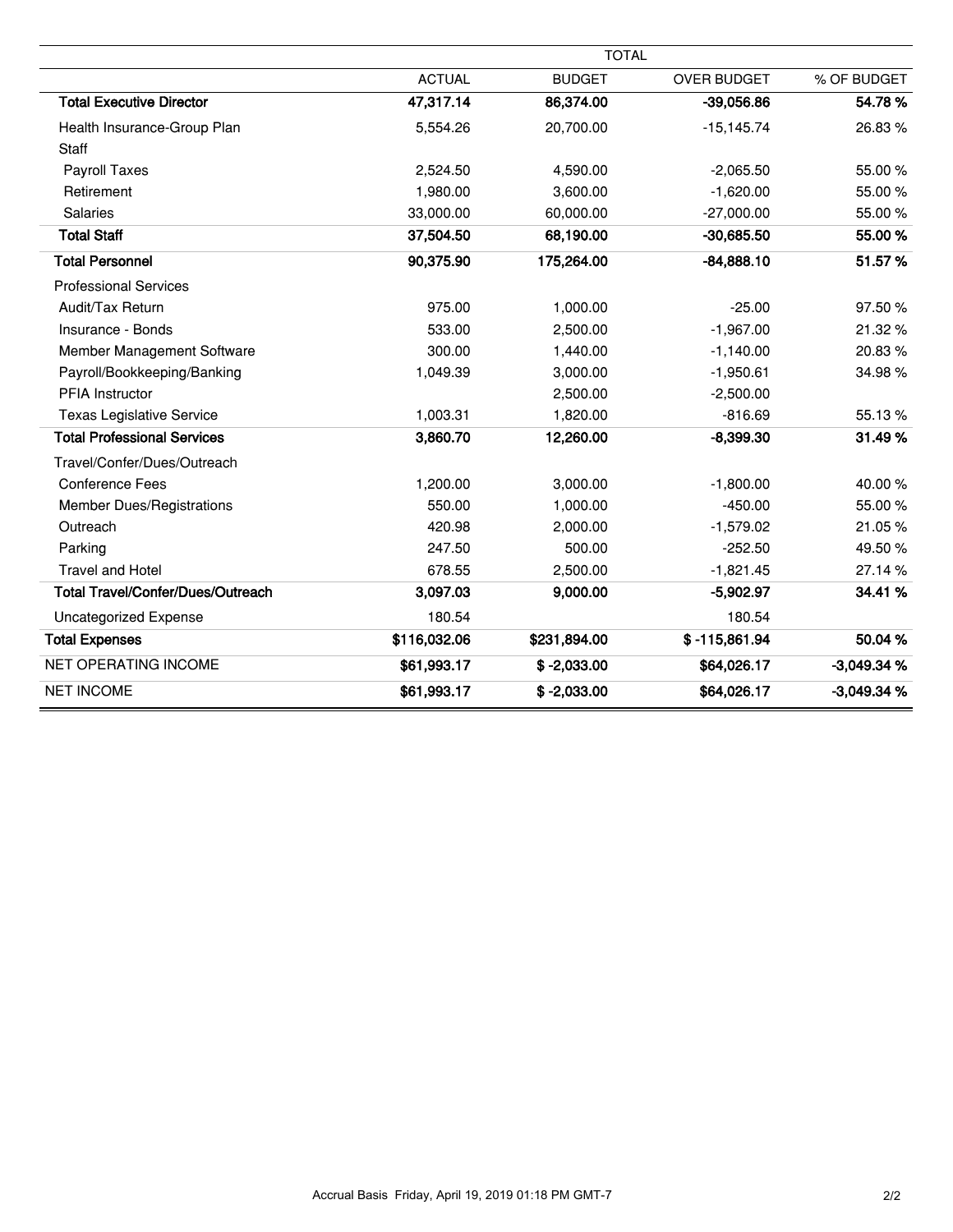Agenda Item H: Discussion and possible action on the annual setting of the dues and fees of the Alliance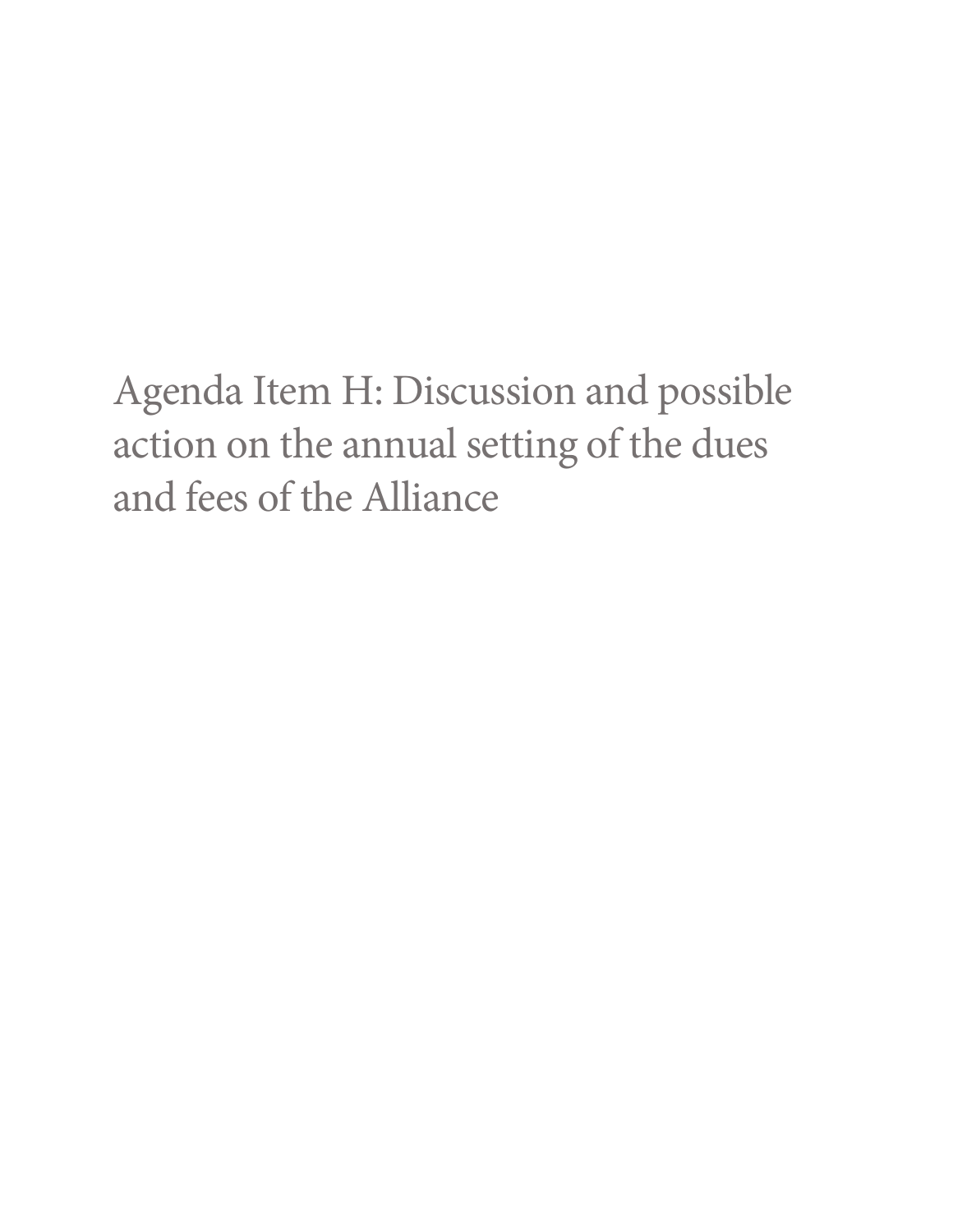

## FY20 Member Dues Proposal Background

#### Why is TAGD Considering a Member Dues Increase for FY20?

In 2017, TAGD was facing a financial situation where it would not have funds to operate through FY21. Over the following year, TAGD membership carefully considered possible options for increasing member dues and fees as a financial strategy to allow TAGD to continue to provide services desired by members.

The membership selected a four-year plan with stepped increases to member dues and approved a 25% increase to FY19 member dues. This four-year plan was selected with the near-term goal of ensuring TAGD's solvency and balancing the budget, and a long-term goal of building reserves of at least 50% of **TAGD's annual operating budget.** 

### **Overview of FY 19 Member Dues & Fees Increase**

**Executive Committee (EC), Finance & Budget Committee (FBC), Texas Groundwater Summit (TGS)**

- July 2017: FBC identified budgetary concerns and a need to increase revenue
- Nov 2017: EC & FBC reviewed TAGD programs, and identified Member Dues & Fees and the TGS contract as means to increase revenue
- Jan 2018: Membership discussed 3 draft Member Dues/Fees proposals based on a 5-year budget projection.
- Feb 2018: TAGD distributed an electronic survey to poll members on dues preferences
- March 2018: FBC identified a preference from the survey for a multi-year dues increase based on membership tier
- April 2018: FBC & EC reviewed proposed Member Dues/ Fees options, and EC approved 2 options for consideration by membership
- May 2018: Membership selected a 4-year plan for 25%-10%-10%-10% stepped increases in dues and approved a 25% increase in member dues for FY19
- May 2019: FBC & EC approved recommending a 10% increase in member dues to full membership for FY20 consistent with the 4-year plan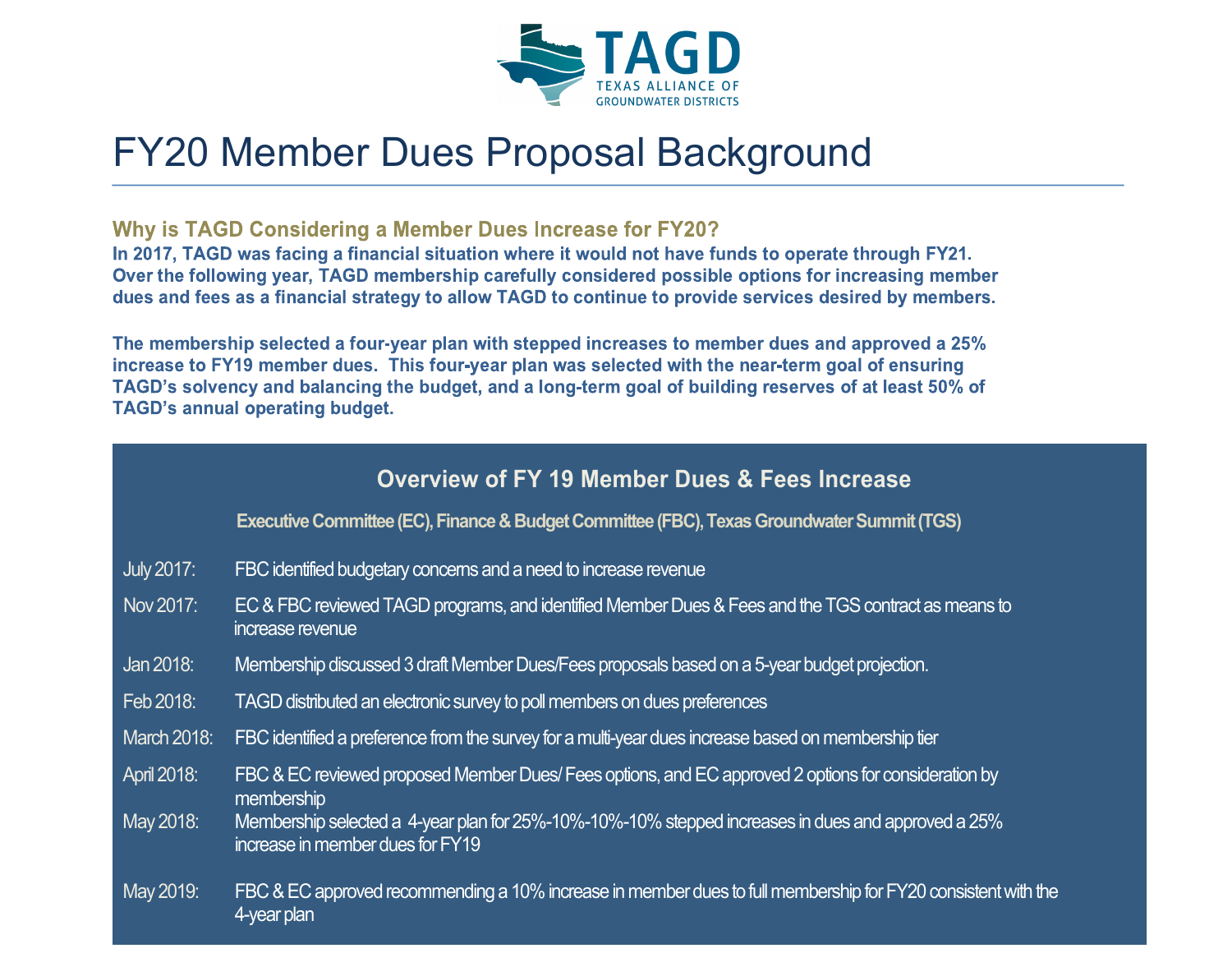#### **Proposed FY 20 Member Dues**

| <b>GCD Member Tier</b>       | <b>Current Dues</b> | <b>Proposed Dues</b> |
|------------------------------|---------------------|----------------------|
|                              |                     |                      |
| Tier 1 (\$0-\$99,999)        | \$688               | \$755                |
|                              |                     |                      |
| Tier 2 (\$100,000-\$249,999) | \$938               | \$1,030              |
|                              |                     |                      |
| Tier 3 (\$250,000-\$499,999) | \$1,250             | \$1,375              |
|                              |                     |                      |
| Tier 4 (\$500,000-\$999,999) | \$1,563             | \$1,720              |
|                              |                     |                      |
| Tier 5 (\$1,000,000 and up)  | \$1,875             | \$2,065              |

| <b>GCD Member Tier</b>       | <b>Current Dues</b> | <b>Proposed Dues</b> |
|------------------------------|---------------------|----------------------|
|                              |                     |                      |
| Tier 1 (\$0-\$99,999)        | \$688               | \$755                |
|                              |                     |                      |
| Tier 2 (\$100,000-\$249,999) | \$938               | \$1,030              |
|                              |                     |                      |
| Tier 3 (\$250,000-\$499,999) | \$1,250             | \$1,375              |
|                              |                     |                      |
| Tier 4 (\$500,000-\$999,999) | \$1,563             | \$1,720              |
|                              |                     |                      |
| Tier 5 (\$1,000,000 and up)  | \$1,875             | \$2,065              |

The proposed 10% increase in dues above reflects the next step in the 25%-10%-10%-10% option members selected in 2018.

#### **Proposed FY 20 Meeting Rates**

| <b>TAGD Member</b> | \$180 |
|--------------------|-------|
| <b>Non Member</b>  | \$240 |

No increase in meeeting rates are proposed for FY 20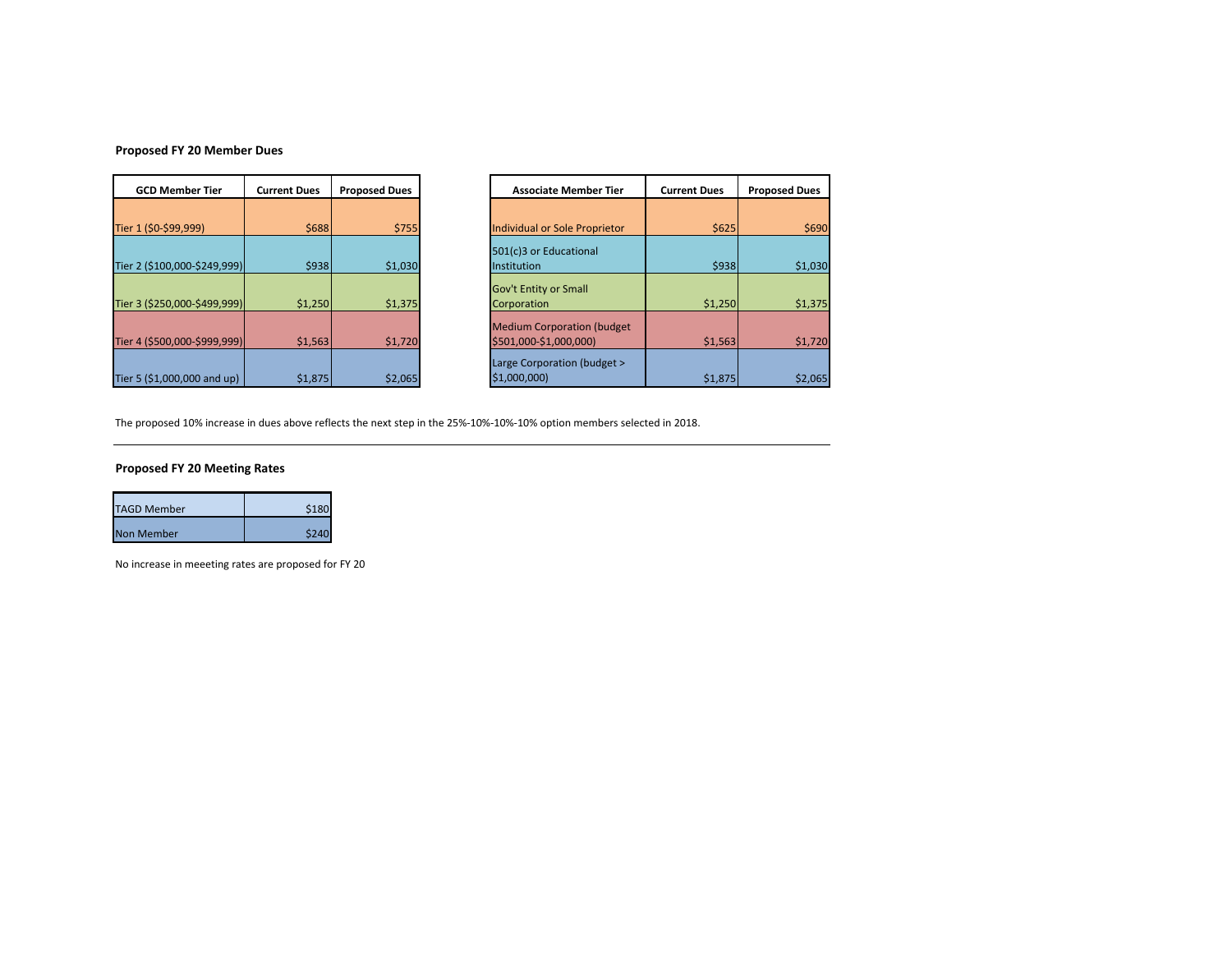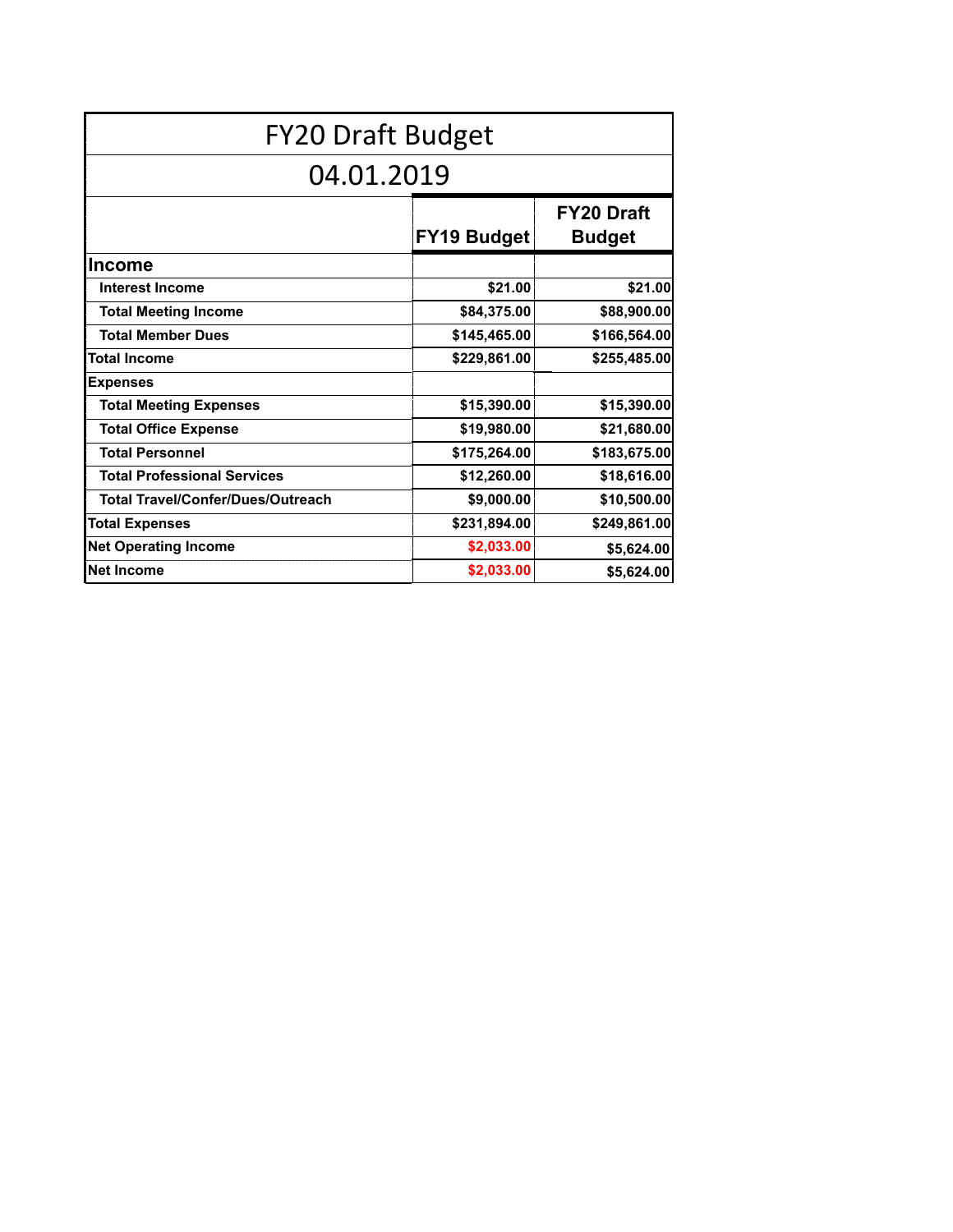# Agenda Item J: Discussion and possible action on resolutions thanking legislators